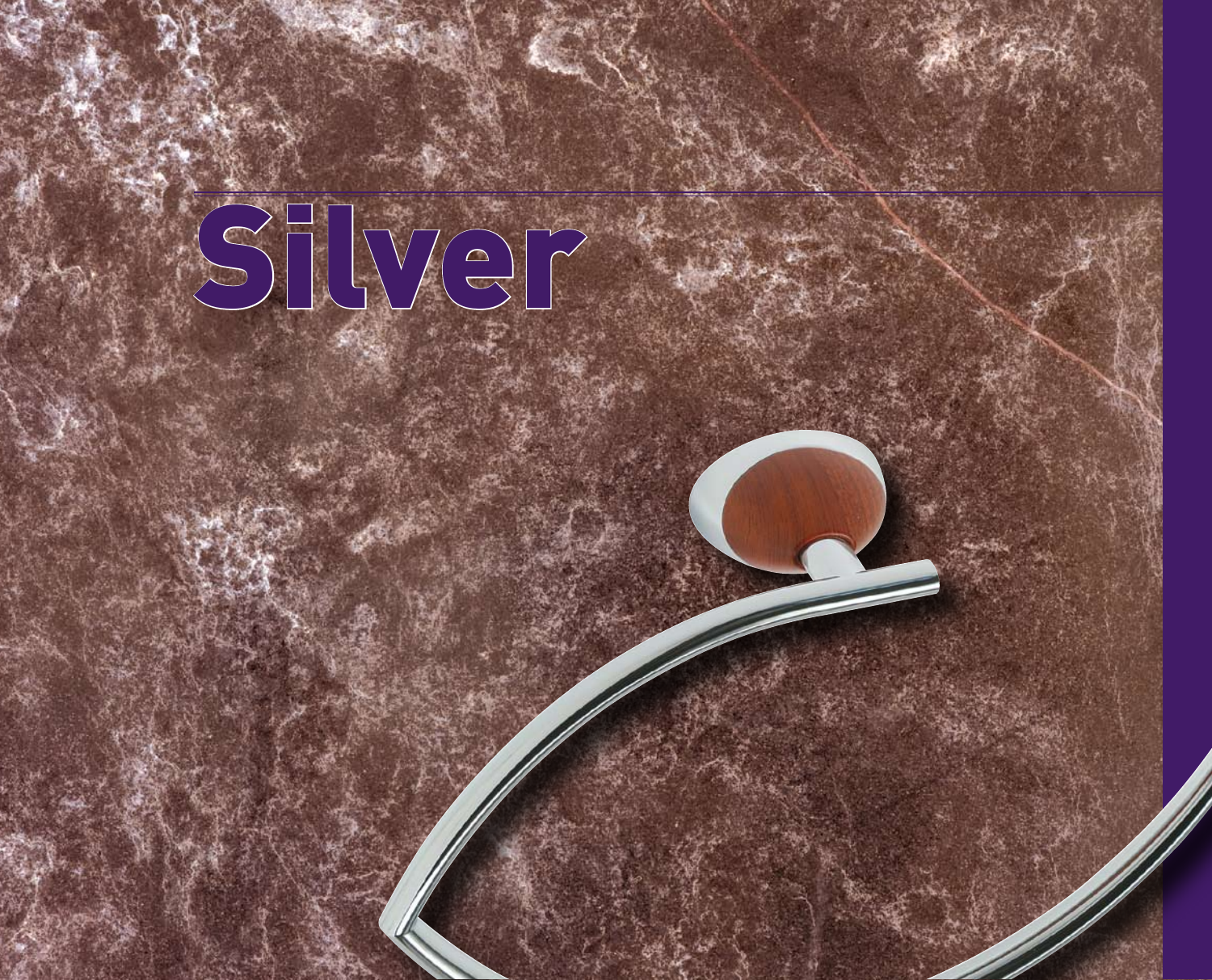## Silver









DIM.: 225 mm. x 35 mm. x 90 mm.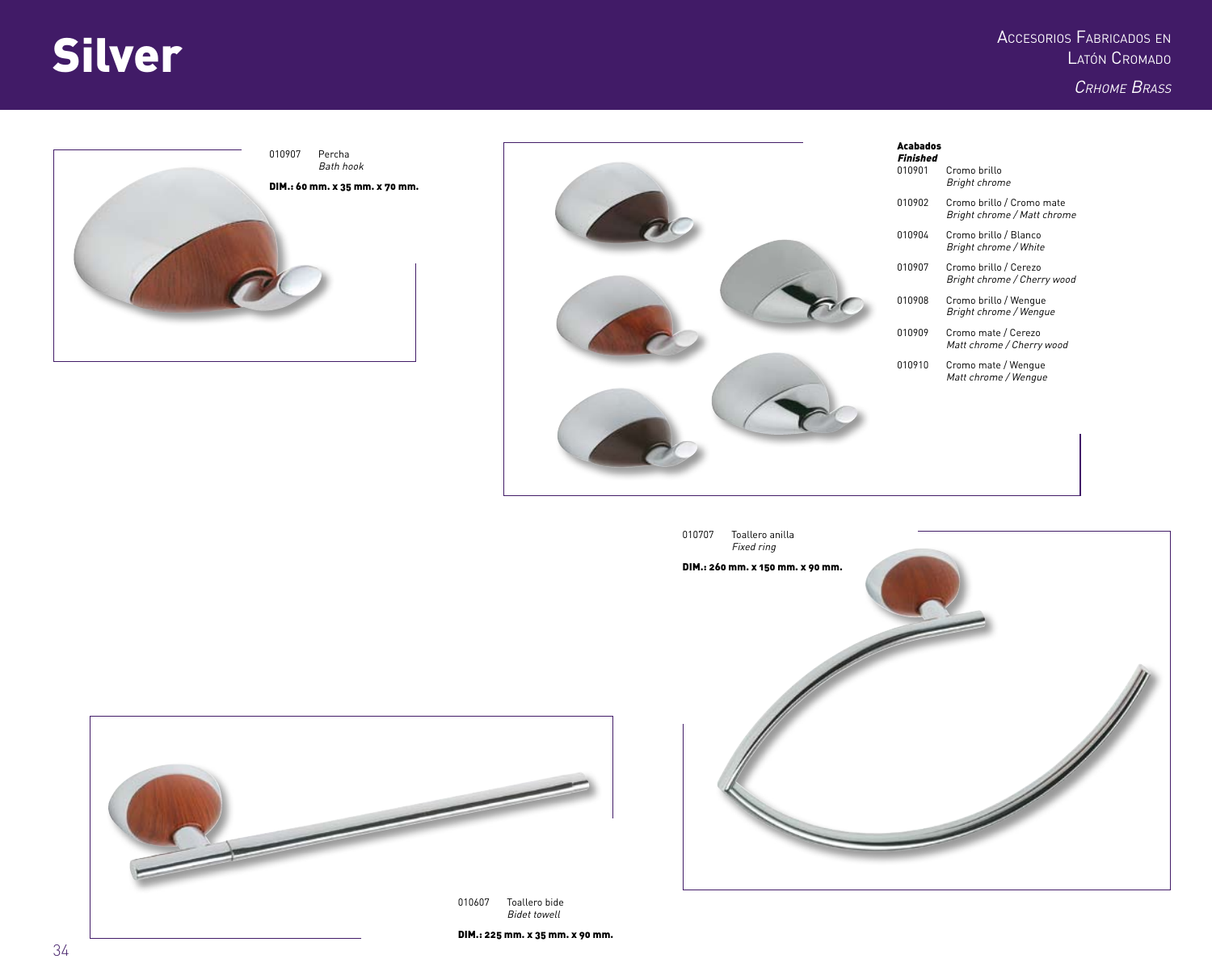## Silver